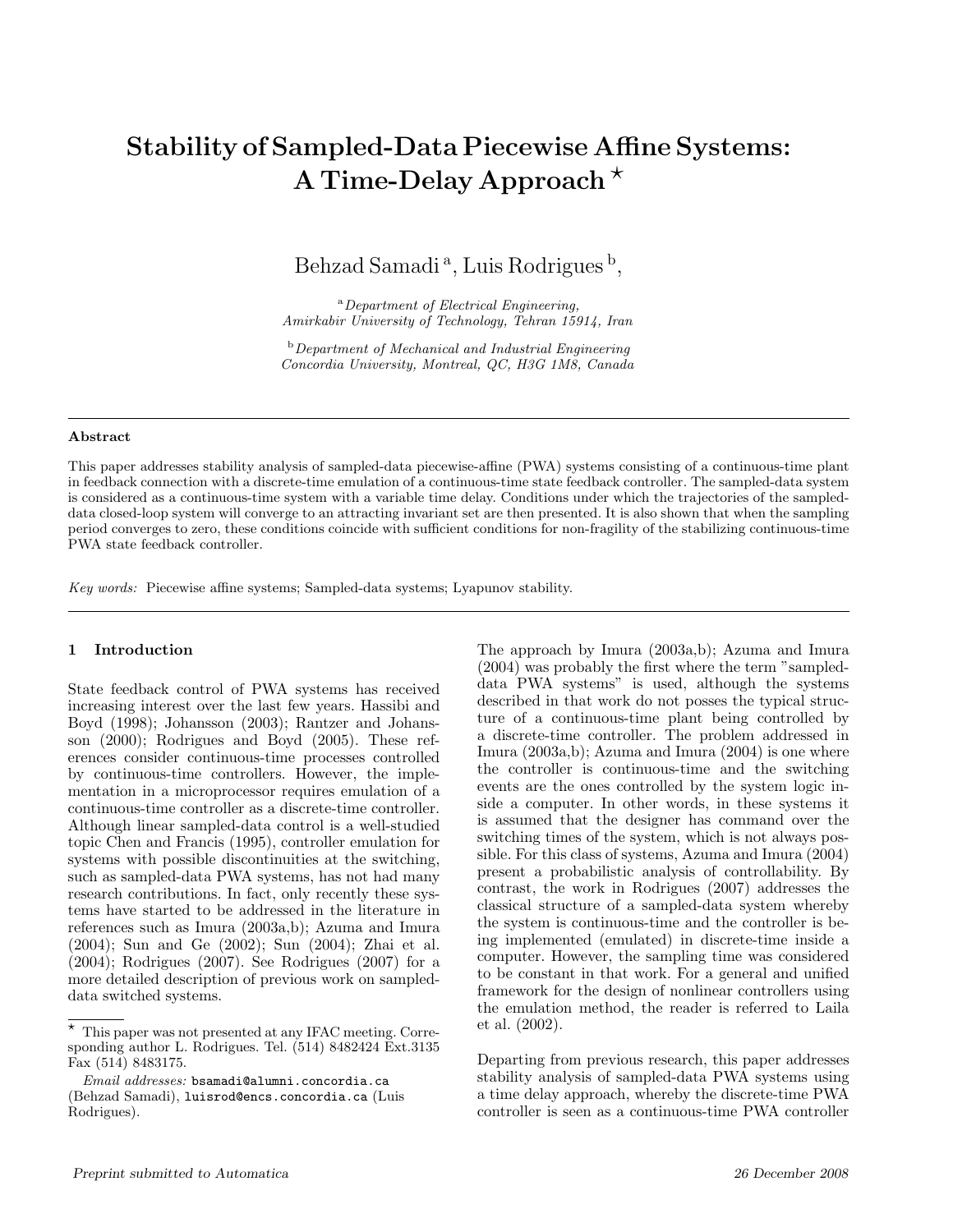with a delay that varies with time. To the best of our knowledge, the first use of time varying delays to model sampled-data nonlinear systems was given in Teel et al. (1998). The proposed method in Teel et al. (1998) exploited a Razumikhin type theorem for input-to-state stability of functional differential equations that was proved in Teel (1998) to analyze sampled-data systems. In Razumikhin type theorems, a Lyapunov function is used for stability analysis of time delay systems. The main problem of this approach is to obtain an upper bound of the time derivative of the Lyapunov function which does not depend on past states (Kharitonov, 1999). Avoiding this problem by using a Lyapunov-Krasovskii functional usually leads to less conservative results (Jianga and Han, 2008). In this paper, using a Lyapunov-Krasovskii functional, linear matrix inequalities (LMIs) are derived to describe sufficient conditions for convergence of the sampled-data PWA system trajectories to an attracting invariant set. One of the advantages of the proposed method is that it can be applied to sampled-data PWA systems with variable sampling time as opposed to Rodrigues (2007) that deals with a constant sampling time. Furthermore, a very important property of the conditions derived in this paper is that when the sampling time converges to zero, they reduce to LMIs for non-fragility of the continuous-time PWA controller. Therefore, for a correct implementation in discrete-time, the result derived in this paper requires that the controller be robust to variations in its parameters. This is in itself an interesting result.

The paper starts by analyzing the stability of a sampleddata system when a PWA continuous-time controller is emulated in discrete-time. A numerical example is then included to show the performance of the proposed method. Finally, the paper closes by stating the conclusions.

## 2 Stability of Sampled-Data PWA Systems

Consider the following continuous time PWA system

$$
\dot{x} = A_i x + a_i + B u, \text{ for } x \in \mathcal{R}_i \tag{1}
$$

where  $x \in \mathbb{R}^n$  is the state vector,  $u \in \mathbb{R}^m$  is the input vector,  $A_i \in \mathbb{R}^{n \times n}$ ,  $a_i \in \mathbb{R}^n$  for  $i = 1, ..., M$  and  $B \in \mathbb{R}^{n \times m}$ .  $\mathbb{R}^{n \times m}$ . The region  $\mathcal{R}_i$  defined as

$$
\mathcal{R}_i = \{x | E_i x + e_i \succ 0\},\tag{2}
$$

where  $E_i \in \mathbb{R}^{p_i \times n}$  and  $e_i \in \mathbb{R}^{p_i}$  and  $\succ$  represents an elementwise inequality. Each polytopic region  $\mathcal{R}_i$ can be outer approximated by a (possibly degenerate) quadratic curve as

$$
\mathcal{R}_i \subseteq \varepsilon_i = \{x | \bar{x}^T \bar{E}_i^T \bar{\Lambda}_i \bar{E}_i \bar{x} > 0\}
$$
 (3)

where  $\bar{\Lambda}_i \in \mathbb{R}^{(p_i+1)\times (p_i+1)}$  is a matrix with nonnegative entries and

$$
\bar{x} = \begin{bmatrix} x \\ 1 \end{bmatrix}, \ \bar{E}_i = \begin{bmatrix} E_i & e_i \\ 0 & 1 \end{bmatrix}
$$
 (4)

Considering a stabilizing PWA controller of the form

$$
u(t) = K_i x(t) + k_i, \ x(t) \in \mathcal{R}_i \tag{5}
$$

where  $K_i \in \mathbb{R}^{m \times n}$  and  $k_i \in \mathbb{R}^m$ , the closed-loop system is assumed to be asymptotically stable. It is also assumed that the vector field of the open-loop PWA system (1) with  $u(t) = 0$  is continuous across the boundaries of two or more regions and  $a_i = 0$  for i such that  $0 \in \mathcal{R}_i$ .

If the PWA controller (5) is implemented as a digital controller and is connected to the PWA system (1) through a sample-and-hold, there is no guarantee that  $x(t)$  and its sample at  $t_k$  would be in the same region. Therefore, assuming  $x(t) \in \mathcal{R}_i$  and  $x(t_k) \in \mathcal{R}_j$ , the closed-loop system can be described by

$$
\dot{x}(t) = A_i x(t) + a_i + B(K_j x(t_k) + k_j), \tag{6}
$$

where  $t_k$  for  $k \in \mathbb{N}$  is the sampling time and  $t_k \leq t$  $t_{k+1}$ . The closed-loop system (6) can be rewritten as

$$
\dot{x}(t) = A_i x(t) + a_i + B(K_i x(t_k) + k_i) + Bw,\qquad(7)
$$

for  $x(t) \in \mathcal{R}_i$  and  $x(t_k) \in \mathcal{R}_i$  where

$$
w(t) = (K_j - K_i)x(t_k) + (k_j - k_i), x(t) \in \mathcal{R}_i, x(t_k) \in \mathcal{R}_j
$$
  
\nThe input  $w(t)$  is a result of the fact that  $x(t)$  and  $x(t_k)$   
\nare not necessarily in the same region.

Following Naghshtabrizi et al. (2006), the time elapsed since the last sampling time will be denoted by

$$
\rho(t) := t - t_k, \ t_k \le t < t_{k+1} \tag{9}
$$

and  $\tau_{max}$  is defined as the maximum interval between sampling times.

$$
t_{k+1} - t_k \le \tau_{max}, \forall k \in \mathbb{N} \tag{10}
$$

Consider a Lyapunov-Krasovskii functional of the form

$$
V(x_s, \rho) := V_1(x) + V_2(x_s) + V_3(x_s, \rho) \tag{11}
$$

where

$$
x_s(t) := \begin{bmatrix} x(t) \\ x(t_k) \end{bmatrix}, \ t_k \le t < t_{k+1}
$$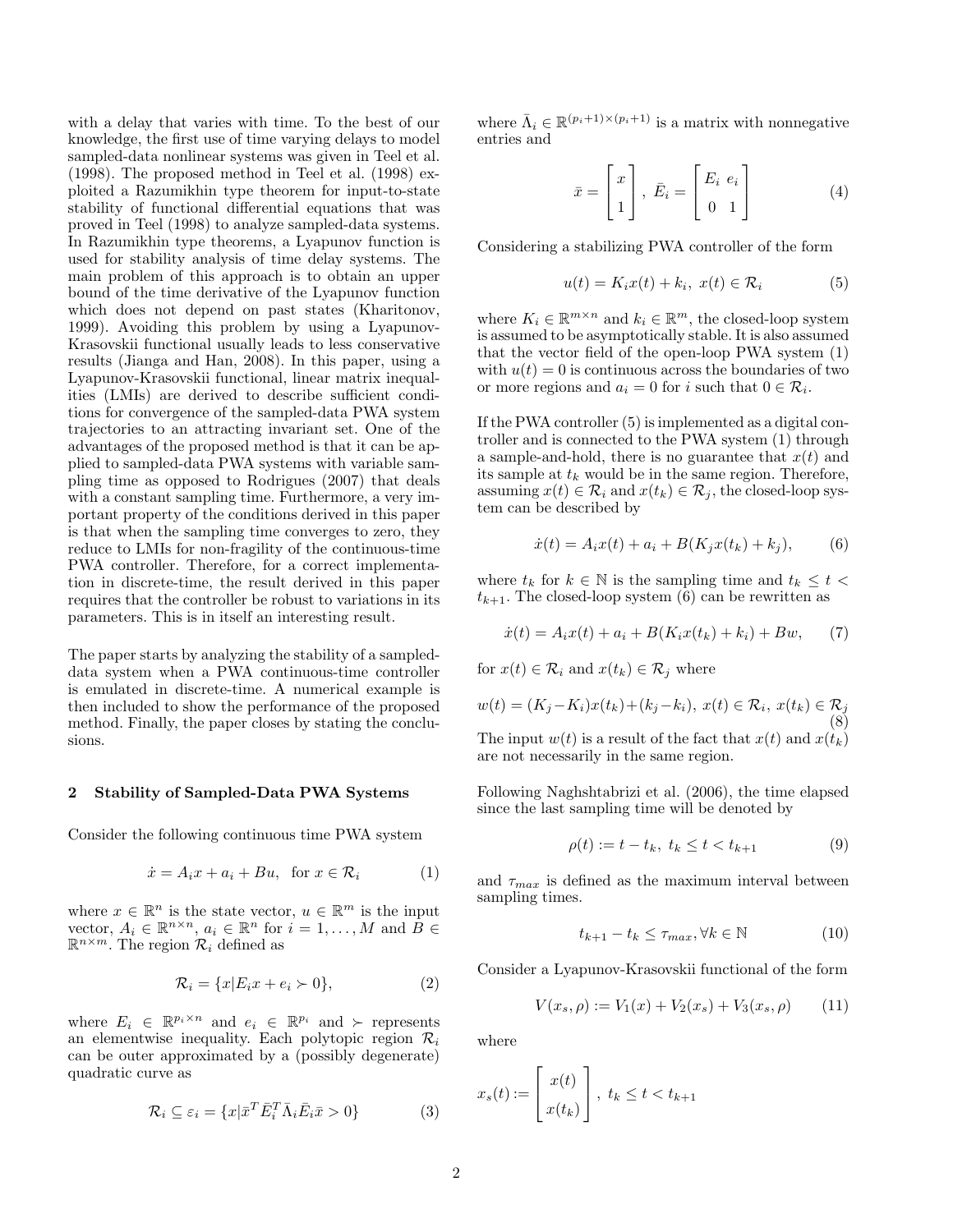$$
V_1(x) := x^{\mathrm{T}} P x
$$
  
\n
$$
V_2(x_s) := \int_{-\tau_{max}}^0 \int_{t+r}^t \dot{x}^{\mathrm{T}}(s) R \dot{x}(s) ds dr
$$
  
\n
$$
V_3(x_s, \rho) := (\tau_{max} - \rho)(x(t) - x(t_k))^{\mathrm{T}} X(x(t) - x(t_k))
$$

and  $P$ ,  $R$  and  $X$  are positive definite matrices. It is shown in Samadi (2008) that  $V(x_s, \rho)$  satisfies

$$
\lambda_{\min}(P)\|x\|^2 \le V(x_s, \rho) \le \sigma_a \|x_s\|^2 + \sigma_b \tag{12}
$$

where

$$
\sigma_a = \lambda_{\max}(P) + 2(\tau_{max} - \rho)\lambda_{\max}(X) + \frac{\tau_{max}^2}{2}\lambda_{\max}(\bar{R}),
$$
  

$$
\sigma_b = \frac{\tau_{max}^2}{2}\lambda_{\max}(\bar{R}),
$$

 $\lambda_{\min}$ .) and  $\lambda_{\max}$ .) mean the minimum and maximum eigenvalues of a matrix, respectively, and

$$
\bar{R} = \arg\max_{i,j} \lambda_{\max}(\bar{R}_{ij})
$$
\n(13)

$$
\bar{R}_{ij} = \begin{bmatrix} A_i^{\mathrm{T}} \\ K_j^{\mathrm{T}} B^{\mathrm{T}} \\ a_i^{\mathrm{T}} + k_j^{\mathrm{T}} B^{\mathrm{T}} \end{bmatrix} R \begin{bmatrix} A_i \ B K_j \ a_i + B k_j \end{bmatrix} \quad (14)
$$

The main result of this paper is now presented.

**Theorem 1** For the sampled-data PWA system  $(7)$ , assume there exist symmetric positive definite matrices  $P, R, X$  and matrices  $N_i$ ,  $i = 1, ..., M$  such that

• for all 
$$
i \in \mathcal{I}(0)
$$
,

$$
\Omega_i + \tau_{max} M_{1i} + \tau_{max} M_{2i} < 0 \tag{15}
$$

$$
\begin{bmatrix}\n\Omega_i + \tau_{max} M_{1i} \ \tau_{max} \begin{bmatrix} N_i \\ 0 \end{bmatrix} \end{bmatrix} < 0 \qquad (16)
$$
\n
$$
\tau_{max} \begin{bmatrix} N_i^T \ 0 \end{bmatrix} - \tau_{max} R
$$

• for all  $i \notin \mathcal{I}(0), \bar{\Lambda}_i \succ 0$ ,

$$
\overline{\Omega}_i + \tau_{max} \overline{M}_{1i} + \tau_{max} \overline{M}_{2i} < 0 \tag{17}
$$

$$
\begin{bmatrix}\n\overline{\Omega}_i + \tau_{max} \overline{M}_{1i} & \tau_{max} \begin{bmatrix} N_i \\ 0 \\ 0 \end{bmatrix} \\
\tau_{max} \begin{bmatrix} N_i^T & 0 & 0 \end{bmatrix} & -\tau_{max} R\n\end{bmatrix} < 0 \tag{18}
$$

where

$$
\Omega_{i} = \begin{bmatrix} \Psi_{i} & \begin{bmatrix} P \\ 0 \end{bmatrix} B \\ B^{T} \begin{bmatrix} P & 0 \end{bmatrix} & -\gamma I \end{bmatrix}, \\ \Psi_{i} = \begin{bmatrix} P \\ 0 \end{bmatrix} \begin{bmatrix} A_{i} & BK_{i} \end{bmatrix} + \begin{bmatrix} A_{i}^{T} \\ K_{i}^{T}B^{T} \end{bmatrix} \begin{bmatrix} P & 0 \end{bmatrix} \\ - \begin{bmatrix} I \\ -I \end{bmatrix} X \begin{bmatrix} I & -I \end{bmatrix} \\ - N_{i} \begin{bmatrix} I & -I \end{bmatrix} - \begin{bmatrix} I \\ -I \end{bmatrix} N_{i}^{T} + \eta I_{2n \times 2n}, \end{bmatrix}
$$

$$
M_{1i} = \begin{bmatrix} A_i^T \\ K_i^T B^T \\ B^T \end{bmatrix} R \begin{bmatrix} A_i B K_i B \end{bmatrix},
$$
  

$$
M_{2i} = \begin{bmatrix} I \\ -I \\ 0 \end{bmatrix} X \begin{bmatrix} A_i B K_i B \end{bmatrix} + \begin{bmatrix} A_i^T \\ K_i^T B^T \\ B^T \end{bmatrix} X \begin{bmatrix} I - I & 0 \end{bmatrix},
$$

$$
\overline{\Omega}_{i} = \begin{bmatrix} \overline{\Psi}_{i} & \begin{bmatrix} P \\ 0 \\ 0 \end{bmatrix} B \\ B^{T} \begin{bmatrix} P & 0 & 0 \end{bmatrix} & -\gamma I \end{bmatrix},
$$
  

$$
\overline{\Psi}_{i} = \begin{bmatrix} P \\ 0 \\ 0 \end{bmatrix} \begin{bmatrix} A_{i} B K_{i} B k_{i} + a_{i} \end{bmatrix} + \begin{bmatrix} A_{i}^{T} \\ K_{i}^{T} B^{T} \\ k_{i}^{T} B^{T} + a_{i}^{T} \end{bmatrix} \begin{bmatrix} P & 0 & 0 \end{bmatrix} - \begin{bmatrix} I \\ -I \\ 0 \end{bmatrix} X \begin{bmatrix} I & -I & 0 \end{bmatrix} - \begin{bmatrix} N_{i} \\ 0 \end{bmatrix} \begin{bmatrix} I - I & 0 \end{bmatrix} - \begin{bmatrix} I \\ -I \\ 0 \end{bmatrix} \begin{bmatrix} N_{i}^{T} & 0 \end{bmatrix} + \begin{bmatrix} \eta I_{2n \times 2n} & 0 \\ 0 & 0 & 0 \end{bmatrix} + \begin{bmatrix} E_{i}^{T} & 0 \\ 0 & 0 & 0 \\ e_{i}^{T} & 1 \end{bmatrix} \overline{\Lambda}_{i} \begin{bmatrix} E_{i} & 0 & e_{i} \\ 0 & 0 & 1 \end{bmatrix},
$$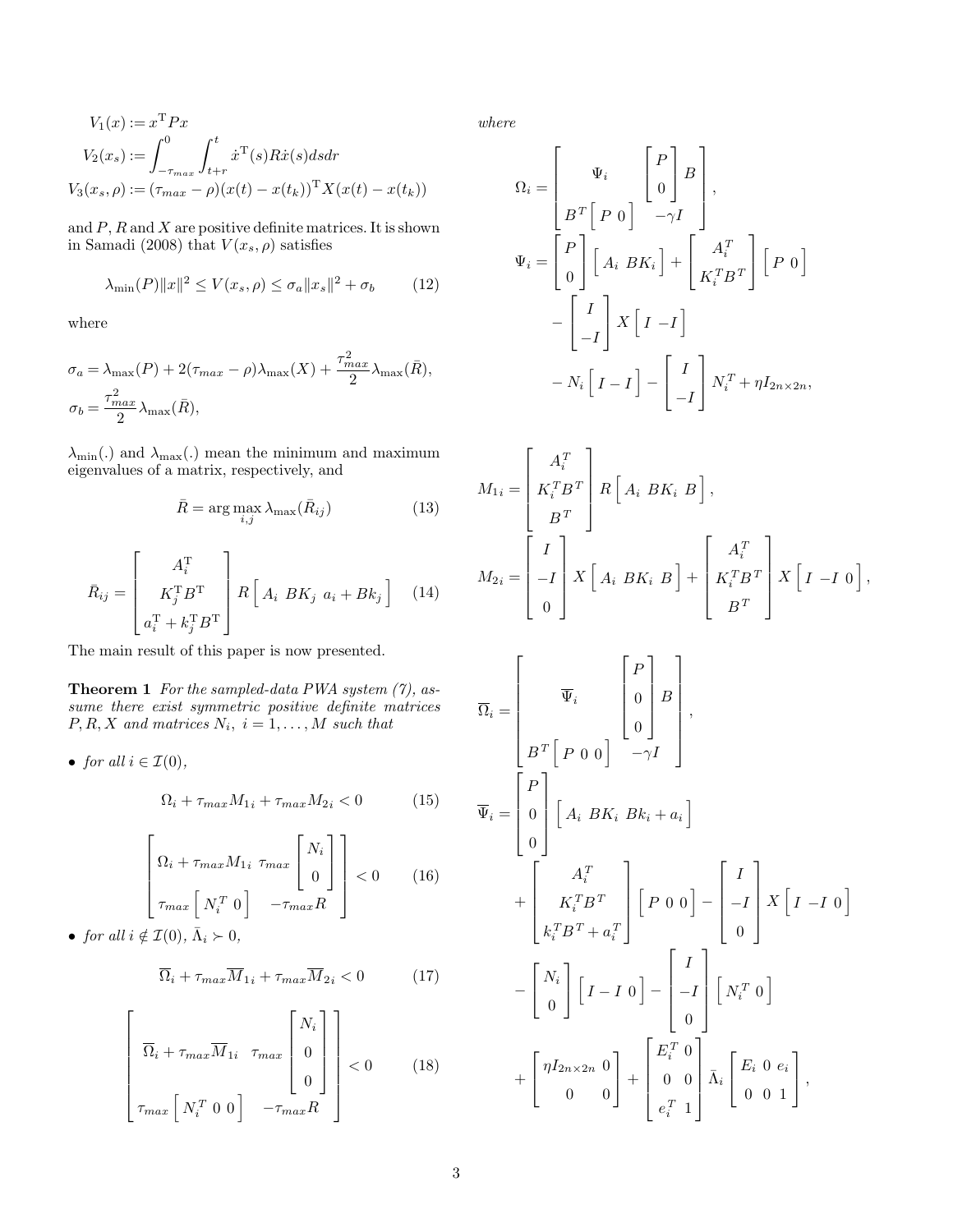$$
\overline{M}_{1i} = \begin{bmatrix} A_i^T \\ K_i^T B^T \\ k_i^T B^T + a_i^T \\ B^T \end{bmatrix} R \begin{bmatrix} A_i \ B K_i \ B k_i + a_i \ B \end{bmatrix},
$$

$$
\overline{M}_{2i} = \begin{bmatrix} I \\ -I \\ 0 \\ 0 \end{bmatrix} X \begin{bmatrix} A_i \ B K_i \ B k_i + a_i \ B \end{bmatrix}
$$

$$
+ \begin{bmatrix} A_i^T \\ K_i^T B^T \\ k_i^T B^T + a_i^T \\ B^T \end{bmatrix} X \begin{bmatrix} I - I \ 0 \ 0 \end{bmatrix}
$$

Let there be nonnegative constants  $\Delta_K$  and  $\Delta_k$  such that

$$
||w|| \leq \Delta_K ||x(t_k)|| + \Delta_k \tag{19}
$$

Define

$$
\mu_{\theta} = \frac{\sqrt{\gamma} \Delta_k}{\sqrt{\theta \eta} - \sqrt{\gamma} \Delta_K} \tag{20}
$$

and the region

$$
\Phi_{\theta} = \{x_s | \|x_s\| \le \mu_{\theta}\}\tag{21}
$$

for some positive constant  $\eta$  and  $0 < \theta < 1$  that verify

$$
\Delta_K < \sqrt{\frac{\theta \eta}{\gamma}}\tag{22}
$$

Then, all the trajectories of the system  $(7)$  in X converge to the following invariant set

$$
\Omega = \{x_s | V(x_s, \rho) \le \sigma_a \mu_\theta^2 + \sigma_b\} \tag{23}
$$

 $\Box$ 

PROOF. Note that the Lyapunov-Krasovskii functional  $V(x_s, \rho)$  is positive definite and  $\dot{x}$  in (6) is continuous for  $t_k < t < t_{k+1}$ . The proof is now divided into two parts.

(1) First, it is shown that the inequalities (15), (16), (17) and (18) are sufficient conditions for the following inequality to hold

$$
\dot{V}(x_s, \rho) \le -\eta x_s^{\mathrm{T}} x_s + \gamma w^{\mathrm{T}} w \tag{24}
$$

for  $t_k < t < t_{k+1}$ . Since  $V_1(x) = x^{\mathrm{T}} Px$ , one has

$$
\dot{V}_1(x) = \dot{x}^{\mathrm{T}} P x + x^{\mathrm{T}} P \dot{x} \tag{25}
$$

 $V_2(x_s)$  can be written in the following form

$$
V_2(x_s) = \int_{-\tau_{max}}^0 g(t, r) dr
$$
 (26)

where

$$
g(t,r) = \int_{t+r}^{t} \dot{x}^{\mathrm{T}}(s) R \dot{x}(s) ds \qquad (27)
$$

Thus,

$$
\dot{V}_2(x_s) = \int_{-\tau_{max}}^0 \frac{\partial}{\partial t} g(t, r) dr \tag{28}
$$

The expression

$$
\frac{\partial}{\partial t}g(t,r) = \dot{x}^{\mathrm{T}}(t)R\dot{x}(t) - \dot{x}^{\mathrm{T}}(t+r)R\dot{x}(t+r)
$$
 (29)

then yields

$$
\dot{V}_2(x_s) = \tau_{max} \dot{x}^{\mathrm{T}}(t) R \dot{x}(t) - \int_{t-\tau_{max}}^t \dot{x}^{\mathrm{T}}(s) R \dot{x}(s) ds
$$
\n(30)

From (10) one has  $\rho \leq \tau_{max}$  and considering the fact that  $R$  is positive definite, this leads to

$$
\dot{V}_2(x_s) \le \tau_{max} \dot{x}^{\mathrm{T}}(t) R \dot{x}(t) - \int_{t-\rho}^t \dot{x}^{\mathrm{T}}(s) R \dot{x}(s) ds \tag{31}
$$

Since *R* is positive definite, for any matrix  $N_i \in \mathbb{R}^{n \times 2n}$  one has

$$
\begin{bmatrix} \dot{x}^{\mathrm{T}}(s) \ x_s^{\mathrm{T}}(t) N_i \end{bmatrix} \begin{bmatrix} R & -I \\ -I & R^{-1} \end{bmatrix} \begin{bmatrix} \dot{x}(s) \\ N_i^{\mathrm{T}} x_s(t) \end{bmatrix} \geq 0 \tag{32}
$$

and therefore

$$
-\dot{x}(s)^{\mathrm{T}} R \dot{x}(s) \leq x_s^{\mathrm{T}}(t) N_i R^{-1} N_i^{\mathrm{T}} x_s(t) - 2x_s^{\mathrm{T}}(t) N_i \dot{x}(s)
$$
 (33)

Integrating both sides from  $t - \rho$  to t and using (9) yields,

$$
-\int_{t-\rho}^{t} \dot{x}(s)^{\mathrm{T}} R \dot{x}(s) ds \leq \rho x_s^{\mathrm{T}}(t) N_i R^{-1} N_i^{\mathrm{T}} x_s(t)
$$

$$
-2x_s^{\mathrm{T}}(t) N_i \left[ I - I \right] x_s(t)
$$
(34)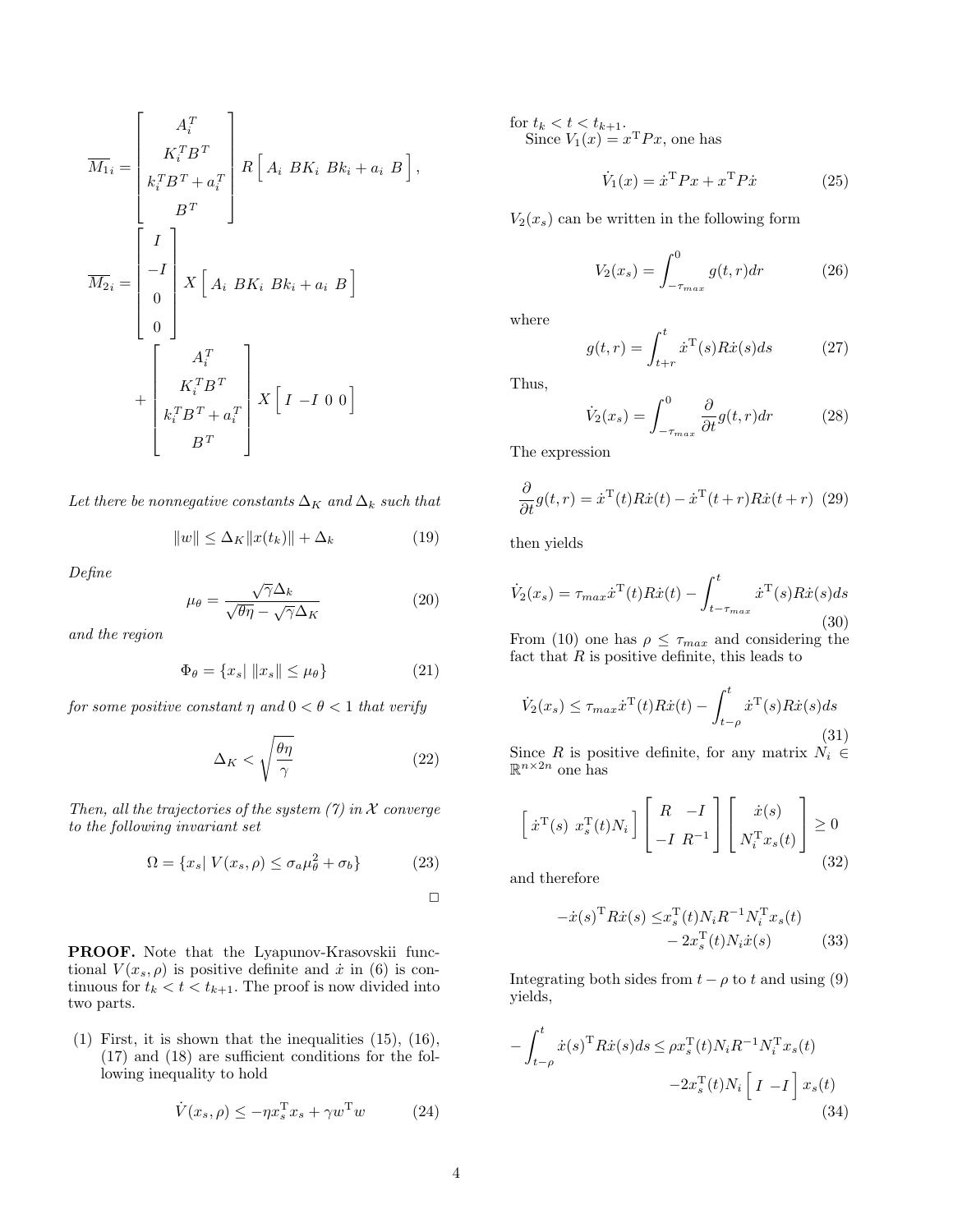It follows from (31) and (34) that

$$
\dot{V}_2(x_s) \leq \tau_{max} \dot{x}^{\mathrm{T}} R \dot{x} + \rho x_s^{\mathrm{T}} N_i R^{-1} N_i^{\mathrm{T}} x_s
$$
  
-2 $x_s^{\mathrm{T}} N_i \left[ I - I \right] x_s$  (35)

For  $V_3(x_s, \rho)$ , since  $\dot{\rho} = 1$  for  $t_k < t < t_{k+1}$ , one can write

$$
\dot{V}_3(x_s, \rho) = -(x(t) - x(t_k))^{\mathrm{T}} X(x(t) - x(t_k)) \n+ 2(\tau_{max} - \rho)(x(t) - x(t_k))^{\mathrm{T}} X \dot{x}(t) \n(36)
$$

From  $(25)$ ,  $(35)$  and  $(36)$ , it follows that a sufficient condition for (24) is the following inequality

$$
\dot{x}^{\mathrm{T}} P x + x^{\mathrm{T}} P \dot{x} + \tau_{max} \dot{x}^{\mathrm{T}} R \dot{x} + \rho x_s^{\mathrm{T}} N_i R^{-1} N_i^{\mathrm{T}} x_s
$$
  
\n
$$
-2 x_s^{\mathrm{T}} N_i \begin{bmatrix} I & -I \end{bmatrix} x_s
$$
  
\n
$$
-x_s^{\mathrm{T}} \begin{bmatrix} I \\ -I \end{bmatrix} X \begin{bmatrix} I & -I \end{bmatrix} x_s
$$
  
\n
$$
+2(\tau_{max} - \rho) x_s^{\mathrm{T}} \begin{bmatrix} I \\ -I \end{bmatrix} X \dot{x} + \eta x_s^{\mathrm{T}} x_s - \gamma w^{\mathrm{T}} w \le 0
$$
\n(37)

For  $i \in \mathcal{I}(0)$ , one has

$$
\dot{x} = \left[ A_i \; BK_i \right] x_s + Bw, \tag{38}
$$

for  $x(t) \in \mathcal{R}_i$  and  $x(t_k) \in \mathcal{R}_j$ . Replacing  $\dot{x}$  from (38) into (37) yields

$$
x_s^{\text{T}} \left( \begin{bmatrix} P \\ 0 \end{bmatrix} \begin{bmatrix} A_i & BK_i \end{bmatrix} + \begin{bmatrix} A_i^{\text{T}} \\ K_i^{\text{T}} B^{\text{T}} \end{bmatrix} \begin{bmatrix} P & 0 \end{bmatrix} \right)
$$
  
+
$$
\tau_{max} \begin{bmatrix} A_i^{\text{T}} \\ K_i^{\text{T}} B^{\text{T}} \end{bmatrix} R \begin{bmatrix} A_i & BK_i \end{bmatrix} + \rho N_i R^{-1} N_i^{\text{T}}
$$

$$
-N_i \begin{bmatrix} I & -I \end{bmatrix} - \begin{bmatrix} I \\ -I \end{bmatrix} N_i^{\text{T}}
$$

$$
- \begin{bmatrix} I \\ -I \end{bmatrix} X \begin{bmatrix} I & -I \end{bmatrix}
$$

$$
+ (\tau_{max} - \rho) \begin{bmatrix} I \\ -I \end{bmatrix} X \begin{bmatrix} A_i & BK_i \end{bmatrix}
$$

$$
+(\tau_{max} - \rho) \begin{bmatrix} A_i^{\mathrm{T}} \\ K_i^{\mathrm{T}} B^{\mathrm{T}} \end{bmatrix} X \begin{bmatrix} I & -I \end{bmatrix} + \eta I \begin{bmatrix} 1 \\ x_s \end{bmatrix} x_s
$$
  
\n
$$
+ x_s^{\mathrm{T}} \begin{bmatrix} P \\ 0 \end{bmatrix} Bw + w^{\mathrm{T}} B^{\mathrm{T}} \begin{bmatrix} P & 0 \end{bmatrix} x_s
$$
  
\n
$$
+ \tau_{max} x_s^{\mathrm{T}} \begin{bmatrix} A_i^{\mathrm{T}} \\ K_i^{\mathrm{T}} B^{\mathrm{T}} \end{bmatrix} R Bw
$$
  
\n
$$
+ \tau_{max} w^{\mathrm{T}} B^{\mathrm{T}} R \begin{bmatrix} A_i & BK_i \end{bmatrix} x_s
$$
  
\n
$$
+ (\tau_{max} - \rho) x_s^{\mathrm{T}} \begin{bmatrix} I \\ -I \end{bmatrix} X Bw
$$
  
\n
$$
+ (\tau_{max} - \rho) w^{\mathrm{T}} B^{\mathrm{T}} X \begin{bmatrix} I & -I \end{bmatrix} x_s
$$
  
\n
$$
+ \tau_{max} w^{\mathrm{T}} B^{\mathrm{T}} R Bw - \gamma w^{\mathrm{T}} w < 0
$$
 (39)

Since (39) is affine in  $\rho$ , if it holds for  $\rho = 0$  and  $\rho = \tau_{max}$ , then it is satisfied for any  $\rho \in [0, \tau_{max}]$ . For  $\rho = 0$ , the inequality (39) can be written as (15). Using Schur complement for  $\rho = \tau_{max}$ , the inequality (39) can be converted to (16).

For  $i \notin \mathcal{I}(0)$ , one has

$$
\dot{x} = \left[A_i \ B K_i \ a_i + B k_i\right] \bar{x}_s + B w, \ x \in \mathcal{R}_i \quad (40)
$$

where

$$
\bar{x}_s = \begin{bmatrix} x_s \\ 1 \end{bmatrix} \tag{41}
$$

It follows from (3) that

$$
\begin{bmatrix} x^{\mathrm{T}} & 1 \end{bmatrix} \begin{bmatrix} E_i^{\mathrm{T}} & 0 \\ e_i^{\mathrm{T}} & 1 \end{bmatrix} \bar{\Lambda}_i \begin{bmatrix} E_i & e_i \\ 0 & 1 \end{bmatrix} \begin{bmatrix} x \\ 1 \end{bmatrix} > 0, \ x \in \mathcal{R}_i
$$
\n(42)

where  $\bar{\Lambda}_i \succ 0$ . Using (40) and (42), a sufficient condition for (39) when  $x \in \mathcal{R}_i$  with  $i \notin \mathcal{I}(0)$  can be written as

$$
\bar{x}_{s}^{\mathrm{T}} \left( \begin{bmatrix} P \\ 0 \\ 0 \end{bmatrix} \begin{bmatrix} A_{i} & BK_{i} & a_{i} + Bk_{i} \end{bmatrix} + \begin{bmatrix} A_{i}^{\mathrm{T}} \\ K_{i}^{\mathrm{T}}B^{\mathrm{T}} \\ a_{i}^{\mathrm{T}} + k_{i}^{\mathrm{T}}B^{\mathrm{T}} \end{bmatrix} \begin{bmatrix} P & 0 & 0 \end{bmatrix} + \tau_{max} \begin{bmatrix} A_{i}^{\mathrm{T}} \\ K_{i}^{\mathrm{T}}B^{\mathrm{T}} \\ a_{i}^{\mathrm{T}} + k_{i}^{\mathrm{T}}B^{\mathrm{T}} \end{bmatrix} R \begin{bmatrix} A_{i} & BK_{i} & a_{i} + Bk_{i} \end{bmatrix} \right)
$$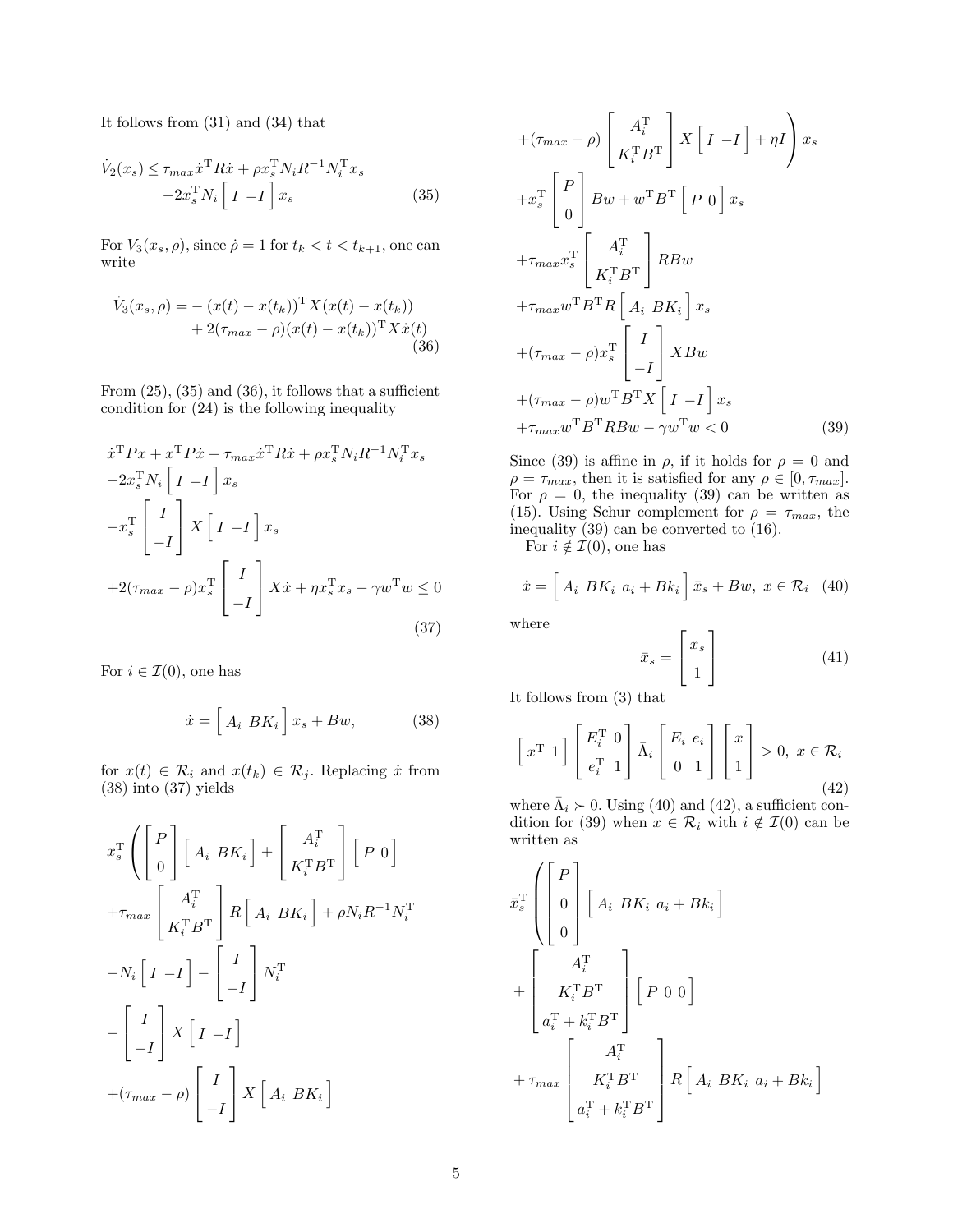$$
+ \rho \begin{bmatrix} N_i \\ 0 \end{bmatrix} R^{-1} \begin{bmatrix} N_i^T & 0 \end{bmatrix}
$$
  
\n
$$
- \begin{bmatrix} N_i \\ 0 \end{bmatrix} \begin{bmatrix} I & -I & 0 \end{bmatrix} - \begin{bmatrix} I \\ -I \\ 0 \end{bmatrix} \begin{bmatrix} N_i^T & 0 \end{bmatrix}
$$
  
\n
$$
- \begin{bmatrix} I \\ -I \\ 0 \end{bmatrix} X \begin{bmatrix} I & -I & 0 \end{bmatrix}
$$
  
\n
$$
+ (\tau_{max} - \rho) \begin{bmatrix} I \\ -I \\ 0 \end{bmatrix} X \begin{bmatrix} A_i B K_i a_i + B k_i \end{bmatrix}
$$
  
\n
$$
+ (\tau_{max} - \rho) \begin{bmatrix} A_i^T \\ K_i^T B^T \\ a_i^T + k_i^T B^T \end{bmatrix} X \begin{bmatrix} I & -I & 0 \end{bmatrix}
$$
  
\n
$$
+ \eta \begin{bmatrix} I & 0 & 0 \\ 0 & I & 0 \\ 0 & 0 & 0 \end{bmatrix} \begin{bmatrix} \bar{x}_s + \bar{x}_s^T \\ \bar{x}_s + \bar{x}_s^T \end{bmatrix} \begin{bmatrix} P \\ 0 \\ 0 \end{bmatrix} B w
$$
  
\n
$$
+ w^T B^T \begin{bmatrix} P & 0 & 0 \end{bmatrix} \bar{x}_s + \tau_{max} \bar{x}_s^T \begin{bmatrix} A_i^T \\ K_i^T B^T + a_i^T \end{bmatrix} R B w
$$
  
\n
$$
+ (\tau_{max} - \rho) \bar{x}_s^T \begin{bmatrix} I \\ -I \\ 0 \end{bmatrix} X B w
$$
  
\n
$$
+ (\tau_{max} - \rho) w^T B^T X \begin{bmatrix} I & -I & 0 \end{bmatrix} \bar{x}_s
$$
  
\n
$$
+ \tau_{max} w^T B^T R B w - \gamma w^T w
$$
  
\n
$$
+ \bar{x}_s^T \begin{bmatrix} E_i^T & 0 \\ 0 & 0 \\ e_i^T & 1 \end{bmatrix} \bar{\Lambda}_i \begin{bmatrix} E_i & 0 & e_i \\ 0 & 0 & 1 \end{bmatrix} \bar{x}_s < 0
$$
(4

Inequality (17) is equivalent to (43) for  $\rho = 0$  and using Schur complement, inequality (18) is equivalent to (43) for  $\rho = \tau_{max}$ . Since (43) is affine in  $\rho$ , inequalities (17) and (18) imply that (43) is satisfied for any  $\rho \in [0, \tau_{max}]$ .

In conclusion, (24) is satisfied for  $t_k < t < t_{k+1}$ ,  $k = 0, 1, 2, ...$  and any  $x \in \mathcal{R}_i, i = 1, 2, ..., M$ .

(2) In the second part of the proof, it will be shown

that for  $0 < \theta < 1$ ,  $\Omega$  is an attracting invariant set. For any  $x_s \notin \Omega$ , one has

$$
V(x_s, \rho) > \sigma_a \mu_\theta^2 + \sigma_b \tag{44}
$$

It follows from (12) that  $||x_s|| > \mu_{\theta}$  and therefore (20) and (22) lead to

$$
\sqrt{\theta \eta} \|x_s\| > \sqrt{\gamma} (\Delta_K \|x_s\| + \Delta_k)
$$
 (45)

It now follows from (19) and (45) that

$$
\theta \eta x_s^{\mathrm{T}} x_s > \gamma w^{\mathrm{T}} w \tag{46}
$$

Since the inequality (24) can be written as

$$
\dot{V}(x_s, \rho) \le -(1-\theta)\eta x_s^{\mathrm{T}} x_s - \theta \eta x_s^{\mathrm{T}} x_s + \gamma w^{\mathrm{T}} w \tag{47}
$$

for  $0 < \theta < 1$ , it follows from (46) that

$$
\dot{V}(x_s, \rho) < -(1 - \theta)\eta x_s^{\mathrm{T}} x_s \tag{48}
$$

and from  $||x_s|| > \mu_\theta$ , one has

$$
\dot{V}(x_s, \rho) < -(1 - \theta)\eta \mu_\theta^2, \text{ for } t_k < t < t_{k+1} \quad (49)
$$

Therefore  $V(x_s, \rho)$  decreases between the sampling times for  $||x_s|| > \mu_{\theta}$ . At the sampling times,  $V(x_s, \rho)$  does not increase because  $V_1(x_s)$ ,  $V_2(x_s)$ are continuous and  $V_3(x_s, \rho)$  is non-negative right before each sampling time and it becomes zero right after the sampling time. Note that no fast switching can occur because for  $t_k < t < t_{k+1}$ , the control input is constant and  $\dot{x}$  is continuous.

Thus, there is a finite time  $t^{\theta}$  such that  $x_s(t^{\theta}) \in$  $\Phi_{\theta}$  and therefore from (20), (21) and (22), one has  $V(x_s(t^{\theta}), \rho) \leq \sigma_a \mu_{\theta}^2 + \sigma_b$ , which means  $x_s(t^{\theta}) \in \Omega$ . Therefore,  $\Omega$  is an attracting invariant set.

**Remark 1** The upper bound for  $||w||$  defined in (19) can be obtained as

$$
\Delta_K = \max_{i,j=1,...,M} \|K_i - K_j\|
$$
  
\n
$$
\Delta_k = \max_{i,j=1,...,M} \|k_i - k_j\|
$$
\n(50)

Note that for the case where  $K_i = K_j$ ,  $\Delta_K = 0$  and (22) is automatically satisfied. If, furthermore,  $k_i = k_j$ , then  $\Delta_k = 0$ , which implies that  $w = 0$  and  $\mu_\theta = 0$ .

**Remark 2** For  $\tau_{max} \rightarrow 0$  and

$$
\bar{P} = \begin{bmatrix} P & 0 \\ 0 & 0 \end{bmatrix}, N_i = \begin{bmatrix} -PBK_i + I \\ -I \end{bmatrix}, X = (\beta - 2)I
$$
\n(51)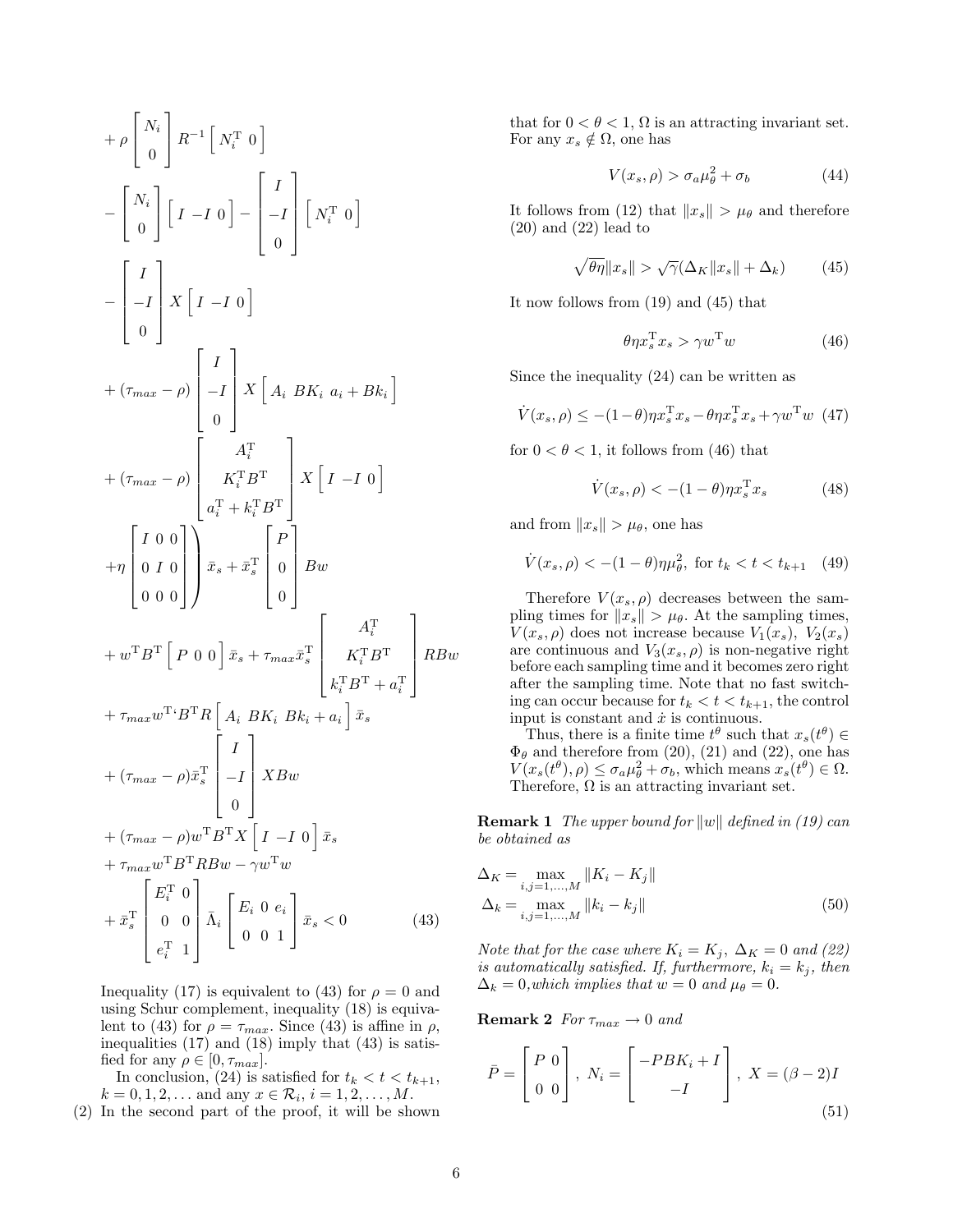where  $\beta > \max(n, 2)$  and

$$
\eta_c = \eta + \frac{\eta \beta}{\beta - \eta},\tag{52}
$$

the conditions  $(15)$ ,  $(16)$  are reduced to the inequality (53) for all  $i \in \mathcal{I}(0)$ 

$$
\begin{bmatrix} (A_i + BK_i)^T P + P(A_i + BK_i) + \eta_c I & PB \\ B^T P & -\gamma I \end{bmatrix} < 0
$$
\n(53)

and the conditions (17) and (18) are reduced to the inequality (54) for  $i \notin \mathcal{I}(0)$ 

$$
\left[ \begin{pmatrix} (\bar{A}_i + \bar{B}\bar{K}_i)^T \bar{P} + \bar{P}(\bar{A}_i + \bar{B}\bar{K}_i) \\ + \bar{E}_i^T \bar{\Lambda}_i \bar{E}_i + \eta_c \begin{bmatrix} I & 0 \\ 0 & 0 \end{bmatrix} \end{pmatrix} \begin{bmatrix} \bar{P}\bar{B} \\ \bar{P} \end{bmatrix} < 0
$$
  

$$
\bar{B}^T \bar{P} \tag{54}
$$

Inequalities  $(53)$  and  $(54)$  are sufficient conditions for input to state stability of the continuous-time PWA system (1). More specifically, for  $V(x) = x^T P x$  one has

$$
\dot{V}(x) < -\eta_c x^T x + \gamma w^T w \tag{55}
$$

This result establishes that the continuous-time PWA controller should satisfy a very important property: non $fragility.$  In other words, if there exists an error  $w$  in the implementation of the continuous-time PWA controller (5) as shown in the following

$$
u(t) = K_i x(t) + k_i + w(t)
$$
\n
$$
(56)
$$

and the norm of w is bounded, the norm of the state vector  $x(t)$  remains bounded.

### 3 Numerical Example

Example 1 A state space model was built for an experimental setup of a two degrees of freedom helicopter in Endreß (2008). In this example, a simplified version of the pitch model of the helicopter (Fig. 1) is considered. This model is described by the following equations

$$
\begin{aligned} \dot{x}_1 &= x_2\\ \dot{x}_2 &= \frac{1}{I_{yy}} (-m_{heli} l_{cgx} g \cos(x_1) - m_{heli} l_{cgz} g \sin(x_1) \\ &- F_{kM} \text{sgn}(x_2) - F_{vM} x_2 + u) \end{aligned} \tag{57}
$$

where  $x_1$  and  $x_2$  represent pitch angle and pitch rate, respectively. The values of the parameters are shown in Table 1.



Fig. 1. Pitch model of the helicopter from Endreß (2008) Table 1

Parameters of the helicopter model

| Parameter  | Value  | Unit             |
|------------|--------|------------------|
| $I_{yy}$   | 0.0283 | $\text{kgm}^2$   |
| $m_{heli}$ | 0.9941 | $\log$           |
| $l_{cgx}$  | 0.0134 | m                |
| $l_{cgz}$  | 0.0289 | m                |
| $F_{kM}$   | 0.0003 | Nm               |
| $F_{vM}$   | 0.0041 | Nm/rad/s         |
| g          | 9.81   | m/s <sup>2</sup> |

First, the PWA approximation  $\hat{f}(x_1)$  of

$$
f(x_1) = -m_{heli}l_{cgx}g\cos(x_1) - m_{heli}l_{cgz}g\sin(x_1)
$$
 (58)

is computed based on a uniform grid for  $x_1$ . The resulting approximation is shown in Fig. 2. A PWA model is obtained by replacing  $f(x_1)$  by  $\hat{f}(x_1)$  in (57). The PWA model is described by the following equations

$$
\begin{aligned}\n\dot{x} &= \left[ \begin{smallmatrix} 0 & 0 \\ 5.3058 & -0.1447 \end{smallmatrix} \right] x + \left[ \begin{smallmatrix} 0 & 0 \\ 22.2968 \end{smallmatrix} \right] + \left[ \begin{smallmatrix} 0 & 0 \\ 35.3012 \end{smallmatrix} \right] u \\
\text{for } x \in \mathcal{R}_1 \\
\dot{x} &= \left[ \begin{smallmatrix} 0 & 0 \\ -8.1786 & -0.1447 \end{smallmatrix} \right] x + \left[ \begin{smallmatrix} 0 & 0 \\ -3.1208 \end{smallmatrix} \right] + \left[ \begin{smallmatrix} 0 & 0 \\ 35.3012 \end{smallmatrix} \right] u \\
\text{for } x \in \mathcal{R}_2 \\
\dot{x} &= \left[ \begin{smallmatrix} 0 & 1 \\ -10.5751 & -0.1447 \end{smallmatrix} \right] x + \left[ \begin{smallmatrix} 0 & 0 \\ -4.6265 \end{smallmatrix} \right] + \left[ \begin{smallmatrix} 0 & 0 \\ 35.3012 \end{smallmatrix} \right] u \\
\text{for } x \in \mathcal{R}_3 \\
\dot{x} &= \left[ \begin{smallmatrix} 0 & 0 \\ 1.9210 & -0.1447 \end{smallmatrix} \right] x + \left[ \begin{smallmatrix} 0 & 0 \\ -12.4780 \end{smallmatrix} \right] + \left[ \begin{smallmatrix} 0 & 0 \\ 35.3012 \end{smallmatrix} \right] u \\
\text{for } x \in \mathcal{R}_4 \\
\dot{x} &= \left[ \begin{smallmatrix} 0 & 0 \\ 5.3058 & +0.1447 \end{smallmatrix} \right] x + \left[ \begin{smallmatrix} 0 & 0 \\ 22.2968 \end{smallmatrix} \right] + \left[ \begin{smallmatrix} 0 & 0 \\ 35.3012 \end{smallmatrix} \right] u \\
\text{for } x \in \mathcal{R}_6 \\
\dot{x} &= \left[ \begin{smallmatrix} 0 & 1 \\ -8.1786 & +0.1447 \end{smallmatrix} \right] x + \left
$$

 $\dot{x} = \begin{bmatrix} 0 & 1 \\ -10.5751 & +0.1447 \end{bmatrix} x + \begin{bmatrix} 0 & 1 \\ -4.6265 \end{bmatrix} + \begin{bmatrix} 0 & 1 \\ 35.3012 \end{bmatrix} u$ for  $x \in \mathcal{R}_8$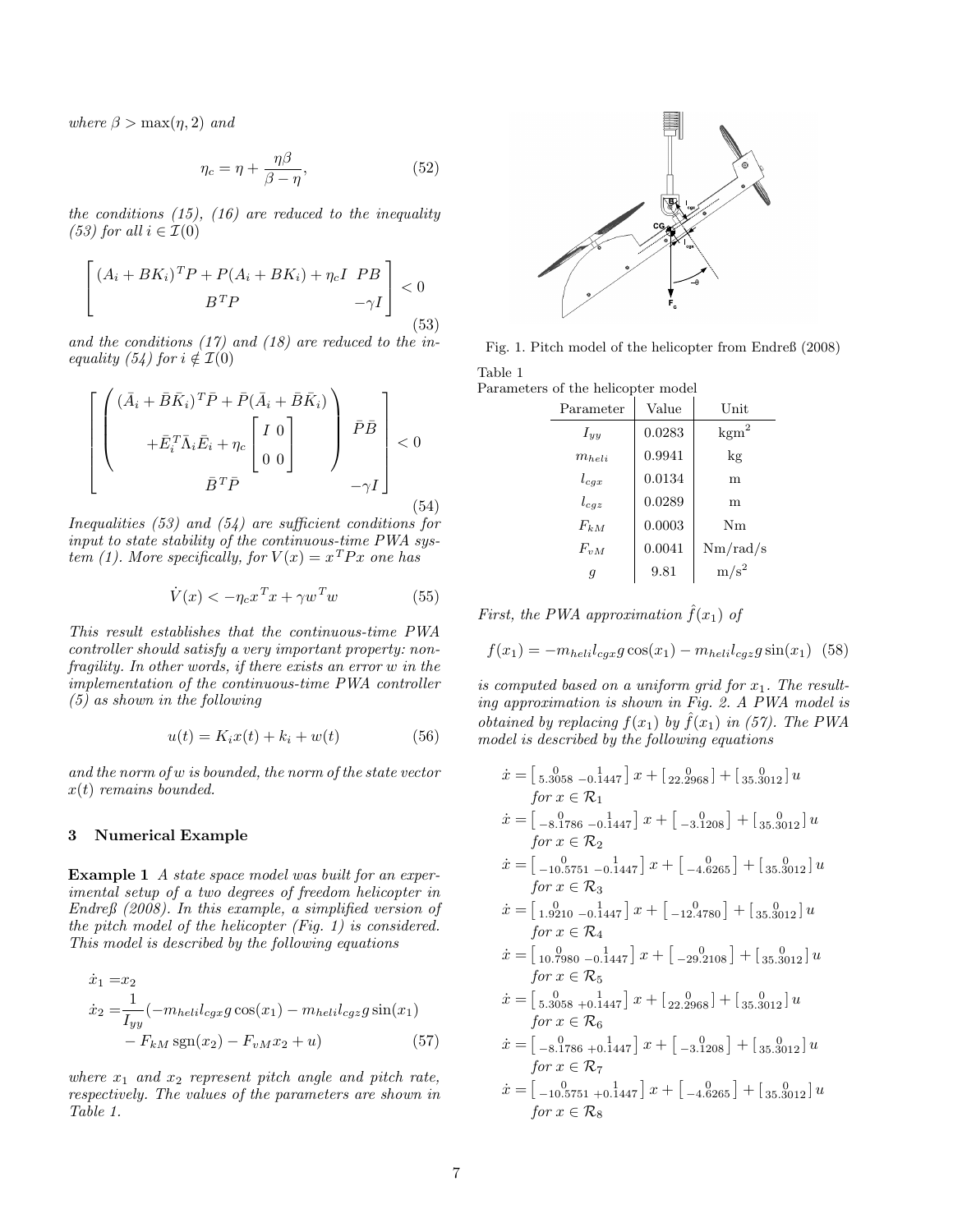$$
\begin{aligned}\n\dot{x} &= \begin{bmatrix} 1.9210 + 0.1447 \end{bmatrix} x + \begin{bmatrix} 0.9210 + 0.1447 \end{bmatrix} x + \begin{bmatrix} 0.92108 \end{bmatrix} + \begin{bmatrix} 0.81100 \end{bmatrix} u \\
\text{for } x \in \mathcal{R}_9 \\
\dot{x} &= \begin{bmatrix} 10.7980 + 0.1447 \end{bmatrix} x + \begin{bmatrix} 0.22108 \end{bmatrix} + \begin{bmatrix} 0.813012 \end{bmatrix} u \\
\text{for } x \in \mathcal{R}_{10}\n\end{aligned}
$$
\n
$$
\text{where } x = \begin{bmatrix} x_1 \\ x_2 \end{bmatrix} \text{ and}
$$
\n
$$
\begin{aligned}\n\mathcal{R}_1 &= \{x \mid -\pi < x_1 < -\frac{3\pi}{5}, x_2 > 0\} \\
\mathcal{R}_2 &= \{x \mid -\frac{3\pi}{5} < x_1 < -\frac{\pi}{5}, x_2 > 0\} \\
\mathcal{R}_3 &= \{x \mid -\frac{\pi}{5} < x_1 < \frac{\pi}{5}, x_2 > 0\} \\
\mathcal{R}_4 &= \{x \mid \frac{\pi}{5} < x_1 < \frac{3\pi}{5}, x_2 > 0\} \\
\mathcal{R}_5 &= \{x \mid \frac{3\pi}{5} < x_1 < \pi, x_2 > 0\} \\
\mathcal{R}_6 &= \{x \mid -\pi < x_1 < -\frac{3\pi}{5}, x_2 < 0\} \\
\mathcal{R}_7 &= \{x \mid -\frac{3\pi}{5} < x_1 < -\frac{\pi}{5}, x_2 < 0\} \\
\mathcal{R}_8 &= \{x \mid -\frac{\pi}{5} < x_1 < \frac{\pi}{5}, x_2 < 0\} \\
\mathcal{R}_9 &= \{x \mid \frac{\pi}{5} < x_1 < \frac{\pi}{5}, x_2 < 0\} \\
\mathcal{R}_1 &= \{
$$

The following PWA controller is then designed to stabilize the origin  $(x_1 = x_2 = 0)$  for the PWA system (59) using the backstepping method in Samadi (2008).

$$
u = -0.2919x_1 - 0.1092x_2 - 0.6313, \quad \text{for } x \in \mathcal{R}_1
$$
\n
$$
u = 0.0900x_1 - 0.1092x_2 + 0.0887, \quad \text{for } x \in \mathcal{R}_2
$$
\n
$$
u = 0.1579x_1 - 0.1092x_2 + 0.1314, \quad \text{for } x \in \mathcal{R}_3
$$
\n
$$
u = -0.1961x_1 - 0.1092x_2 + 0.3538, \quad \text{for } x \in \mathcal{R}_4
$$
\n
$$
u = -0.4475x_1 - 0.1092x_2 + 0.8278, \quad \text{for } x \in \mathcal{R}_5
$$
\n
$$
u = -0.2919x_1 - 0.1092x_2 - 0.6319, \quad \text{for } x \in \mathcal{R}_6
$$
\n
$$
u = 0.0900x_1 - 0.1092x_2 + 0.0881, \quad \text{for } x \in \mathcal{R}_7
$$
\n
$$
u = 0.1579x_1 - 0.1092x_2 + 0.1308, \quad \text{for } x \in \mathcal{R}_8
$$
\n
$$
u = -0.1961x_1 - 0.1092x_2 + 0.3532, \quad \text{for } x \in \mathcal{R}_9
$$
\n
$$
u = -0.4475x_1 - 0.1092x_2 + 0.8272, \quad \text{for } x \in \mathcal{R}_{10}
$$

Using Theorem 1, a sampling time for discrete-time implementation of the proposed PWA controller can be computed so that the closed-loop sampled-data system converges to a bounded invariant set. In this example, we consider  $\eta$  and  $\gamma$  as optimization parameters. However, to provide a larger upper bound on  $\Delta_K$ , we require that  $\eta > \gamma$  and  $\gamma > 1$ . Solving an optimization problem to maximize  $\tau_{max}$  subject to the constraints of Theorem 1 and  $\eta > \gamma > 1$  yields

$$
\tau_{max}^{\star} = 0.1465, \ \eta = 4.2403, \ \gamma = 4.2403 \tag{60}
$$



Fig. 2. PWA approximation for helicopter model



Fig. 3. Trajectories of the nonlinear Helicopter model - continuous-time PWA controller

$$
P = \begin{bmatrix} 30.4829 & 2.4706 \\ 2.4706 & 4.4771 \end{bmatrix}, R = \begin{bmatrix} 44.9622 & 9.0745 \\ 9.0745 & 3.1994 \end{bmatrix},
$$

$$
X = \begin{bmatrix} 499.9799 & 11.6429 \\ 11.6429 & 24.1825 \end{bmatrix}
$$
(62)

Fig. 3 shows the trajectories of the nonlinear model (57) in feedback connection with the continuous-time PWA controller. The trajectories of a sampled-data PWA controller with a sampling time of 0.1465 s are shown in Fig. 4, where it is clear that the trajectories converge.

#### 4 Conclusions

This paper presented stability results for closed-loop sampled-data PWA systems under state feedback. PWA sampled-data systems were considered as delay systems with a variable time delay. It was also shown that the stability result for PWA systems is equivalent to the nonfragility of the continuous-time PWA controller when the sampling time converges to zero.